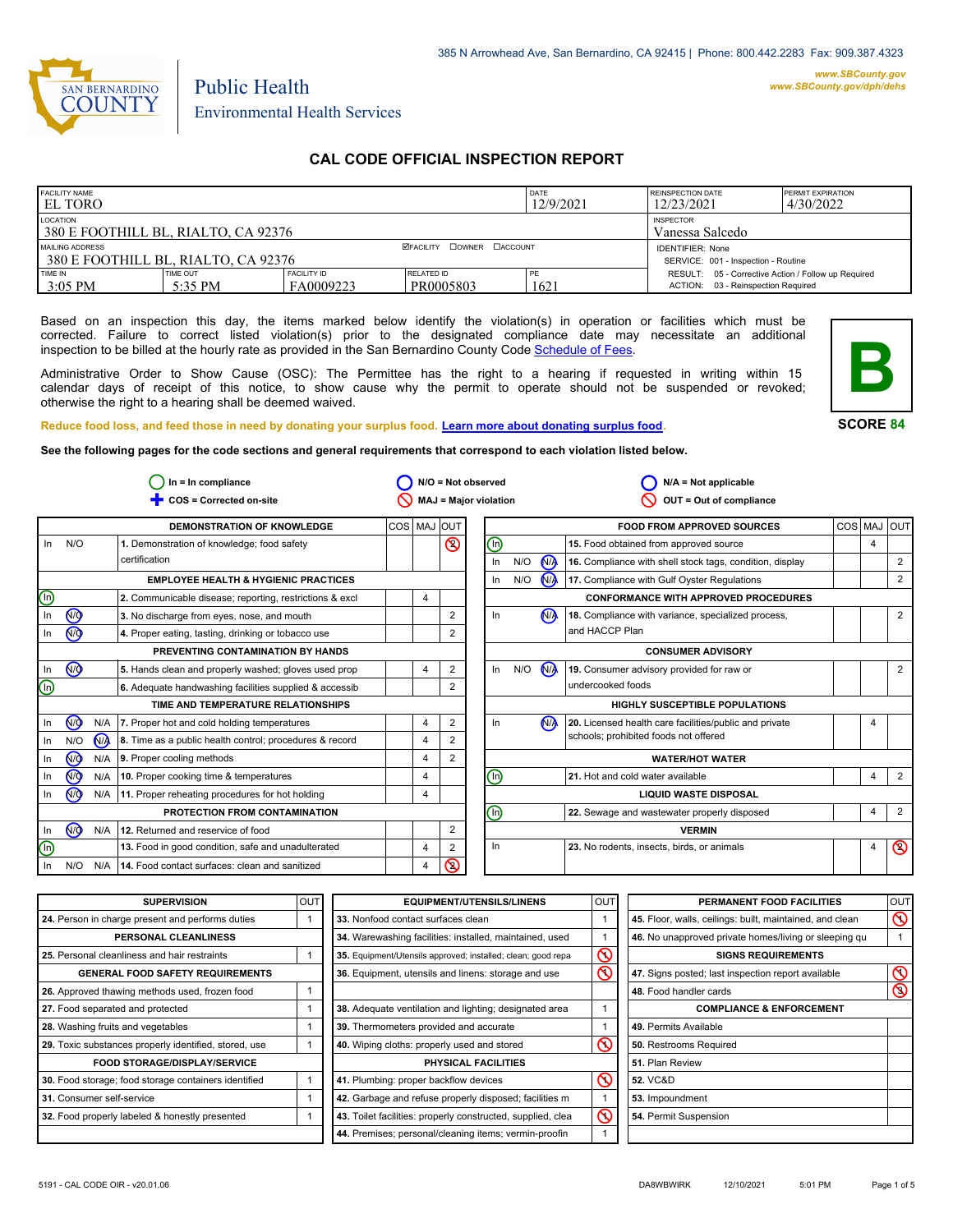

**POINTS 2**

Environmental Health Services

Public Health

**Compliance date not specified Complied on 12/9/2021**

**113947-113947.1**

### **CAL CODE OFFICIAL INSPECTION REPORT**

| <b>FACILITY NAME</b>                                                       | DATE                                |
|----------------------------------------------------------------------------|-------------------------------------|
| <b>EL TORO</b>                                                             | 12/9/2021                           |
| LOCATION<br>3801<br>FOOTHILL BL.<br>CA 92376<br>, RIALTO.<br>$\mathcal{L}$ | <b>INSPECTOR</b><br>Vanessa Salcedo |

# **1. DEMONSTRATION OF KNOWLEDGE; FOOD SAFETY CERTIFICATION**

**Inspector Comments:** Upon questioning, the employee was unable to demonstrate adequate knowledge of the following:

**Violation Reference - HSC -**  -Proper cooking temperature for chicken -Proper ware washing procedure in the 3-compartment sink

> Ensure that person in charge (PIC) and/or food employees are able to demonstrate food safety knowledge practices and principles applicable to their assigned duties.

Corrected on site.

**Violation Description:** All food employees shall have adequate knowledge of and be trained in food safety as it relates to their assigned duties. (113947) Food facilities that prepare, handle or serve non-prepackaged potentially hazardous food, shall have an employee who has passed an approved food safety certification examination. (113947-113947.1)

**More Information: <http://www.sbcounty.gov/uploads/dph/dehs/Depts/EnvironmentalHealth/FormsPublications/FoodSafetyPracticesOverview.pdf>**

#### **14. FOOD CONTACT SURFACES: CLEAN AND SANITIZED**

| <b>POINTS</b><br>$\mathcal{L}$ | Compliance date not specified<br><b>Not In Compliance</b> | Inspector Comments: 1) Observed mold and calcium like build up on the ice deflector in the ice machine.<br>Note: no ice was observed to be contaminated. |
|--------------------------------|-----------------------------------------------------------|----------------------------------------------------------------------------------------------------------------------------------------------------------|
|                                | Violation Reference - HSC -<br>113984(e), 114097, 114099  | Ensure all food contact surfaces are maintained in a clean and sanitary condition.                                                                       |
|                                |                                                           | 2) Observed the bar ice chest to have residue on the walls inside. Note: no ice was observed to be<br>contaminated.                                      |
|                                |                                                           | 3) Observed slime and mold residue on the soda nozzle aerators in the bar area.                                                                          |

Maintain soda nozzles and all food contact surfaces clean and sanitized at all times.

**Violation Description:** All food contact surfaces of utensils and equipment shall be clean and sanitized. (113984(e), 114097, 114099.1, 114099.4, 114099.6, 114101 (b-d), 114105, 114109, 114111, 114113, 114115 (a, b, d), 114117, 114125(b), 114135, 114141)

**More Information: <https://youtu.be/Gz6zPqZtv2s>**

#### **23. NO RODENTS, INSECTS, BIRDS, OR ANIMALS**

| <b>POINTS</b> | Compliance date not specified<br>Not In Compliance       | Inspector Comments: 1) Observed several old rodent droppings in the nonfunctional walk-in freezer adjacent<br>to the stove. |
|---------------|----------------------------------------------------------|-----------------------------------------------------------------------------------------------------------------------------|
|               | Violation Reference - HSC -<br>114259.1, 114259.4, 11425 | 2) Observed approximately four (4) dead adult cockroaches on the floor in the bar area.                                     |

3) Observed a severe amount of fruit flies in the bar area.

Clean and sanitize all affected areas and maintain the facility free from vermin.Eliminate vermin from facility.

**Violation Description:** Food facility shall be kept free of vermin: rodents (rats, mice), cockroaches, flies. (114259.1, 114259.4, 114259.5) Live animals are not allowed in a food facility unless, food employees with service animals may handle or care for their service animal if they wash their hands as required or persons who are licensed pursuant to Chapter 11.5 of Division 3 of the Business and Professions Code. (114259.4, 114259.5)

**More Information: [https://youtu.be/1yuxW\\_p9Bxs](https://youtu.be/1yuxW_p9Bxs)**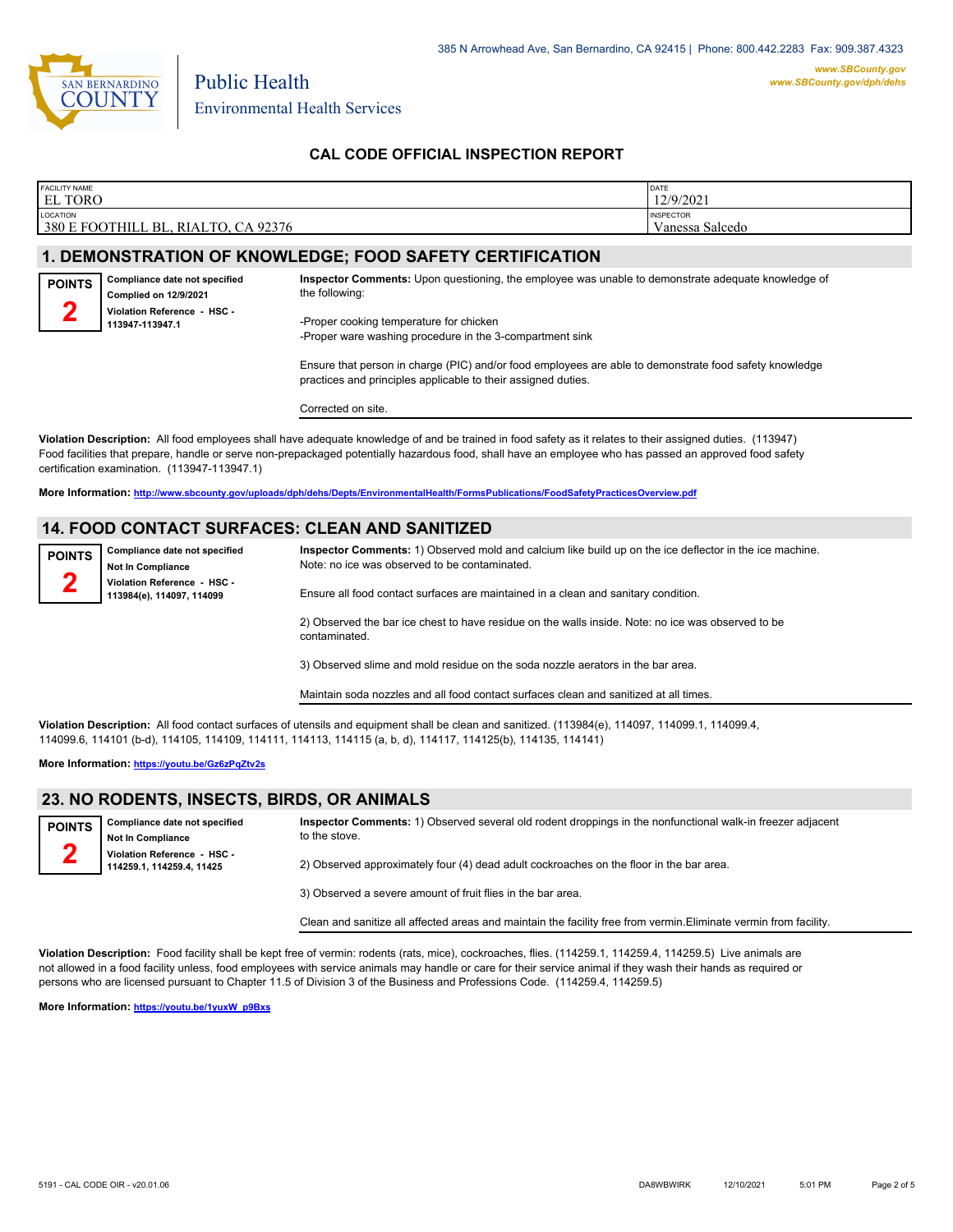

Environmental Health Services

Public Health

### **CAL CODE OFFICIAL INSPECTION REPORT**

| <b>FACILITY NAME</b>                                                    | <b>DATE</b>                         |
|-------------------------------------------------------------------------|-------------------------------------|
| <b>EL TORO</b>                                                          | 12/9/2021                           |
| LOCATION<br>380 E FOOTHILL BL,<br>CA 92376<br>$\top$ TO.<br><b>RIAL</b> | <b>INSPECTOR</b><br>Vanessa Salcedo |

#### **35. EQUIPMENT/UTENSILS - APPROVED; INSTALLED; CLEAN; GOOD REPAIR, CAPACITY**

| <b>POINTS</b> | Compliance date not specified                           |
|---------------|---------------------------------------------------------|
|               | Not In Compliance                                       |
|               | Violation Reference - HSC -<br>114130, 114130.1, 114130 |
|               |                                                         |

-cold holding drawers under the stoves -reach in refrigeration units under the hot holding unit on the cooks line -walk in freezer near the cook's line -mechanical dishwasher -reach in refrigeration units under the soda machine in the front area

**Inspector Comments:** 1) Observed the following to be nonfunctional in the facility:

Remove/replace/repair non-functional equipment from facility.

2) Observed two reach-in WHIRLPOOL non-commercial grade freezers in the kitchen area.

**Inspector Comments:** Observed chairs, a table, a leaf blower, and other articles being stored in the back

Replace units with approved commercial food grade freezers upon disrepairs.

**Violation Description:** All utensils and equipment shall be fully operative and in good repair. (114175). All utensils and equipment shall be approved, installed properly, and meet applicable standards. (114130, 114130.1, 114130.2, 114130.3, 114130.4, 114130.5, 114132, 114133, 114137, 114139, 114153, 114155, 114163, 114165, 114167, 114169, 114177, 114180, 114182)

#### **36. EQUIPMENT, UTENSILS AND LINENS: STORAGE AND USE**

**POINTS**

**1**

**Compliance date not specified**

**Not In Compliance Violation Reference - HSC -** 

**114074, 114081, 114119**

Ensure equipment are properly stored.

area near the mechanical dishwasher.

**Violation Description:** All clean and soiled linen shall be properly stored; non-food items shall be stored and displayed separate from food and food-contact surfaces. (114185.3 - 114185.4)Utensils and equipment shall be handled and stored so as to be protected from contamination. (114074 - 114075, 114081, 114119, 114121, 114161, 114178, 114179, 114083, 114185, 114185.2, 114185.5) Pressurized cylinders must be securely fastened to a rigid structure. (114172)

# **40. WIPING CLOTHS: PROPERLY USED AND STORED**

**Compliance date not specified Not In Compliance Violation Reference - HSC - 114135, 114185.1 POINTS 1 Inspector Comments:** Observed wet wiping towel stored on prep table near the hand sink in the kitchen. Ensure that all wet wiping cloths are returned to a sanitizer bucket after each use and are completely submerged in adequate sanitizing solution.

**Violation Description:** Wiping cloths used to wipe service counters, scales or other surfaces that may come into contact with food shall be used only once unless kept in clean water with sanitizer. (114135, 114185.1, 114185.3 (d-e)) Sponges shall not be used in contact with cleaned and sanitized or in-use food contact surfaces. (114135)

**More Information: <https://youtu.be/QGKUN9MDxjg>**

# **41. PLUMBING; PROPER BACKFLOW DEVICES**

**Compliance date not specified Not In Compliance Violation Reference - HSC - 114171, 114189.1 POINTS 1 Inspector Comments:** Observed the beer refrigeration unit near the bar area to be draining into a large container. Ensure refrigeration unit drains into an approved floor sink.

**Violation Description:** The potable water supply shall be protected with a backflow or back siphonage protection device, as required by applicable plumbing codes. (114192) All plumbing and plumbing fixtures shall be installed in compliance with local plumbing ordinances, shall be maintained so as to prevent any contamination, and shall be kept clean, fully operative, and in good repair. Any hose used for conveying potable water shall be of approved materials, labeled, properly stored, and used for no other purpose. (114171, 114189.1, 114190, 114193, 114193.1, 114199, 114201, 114269)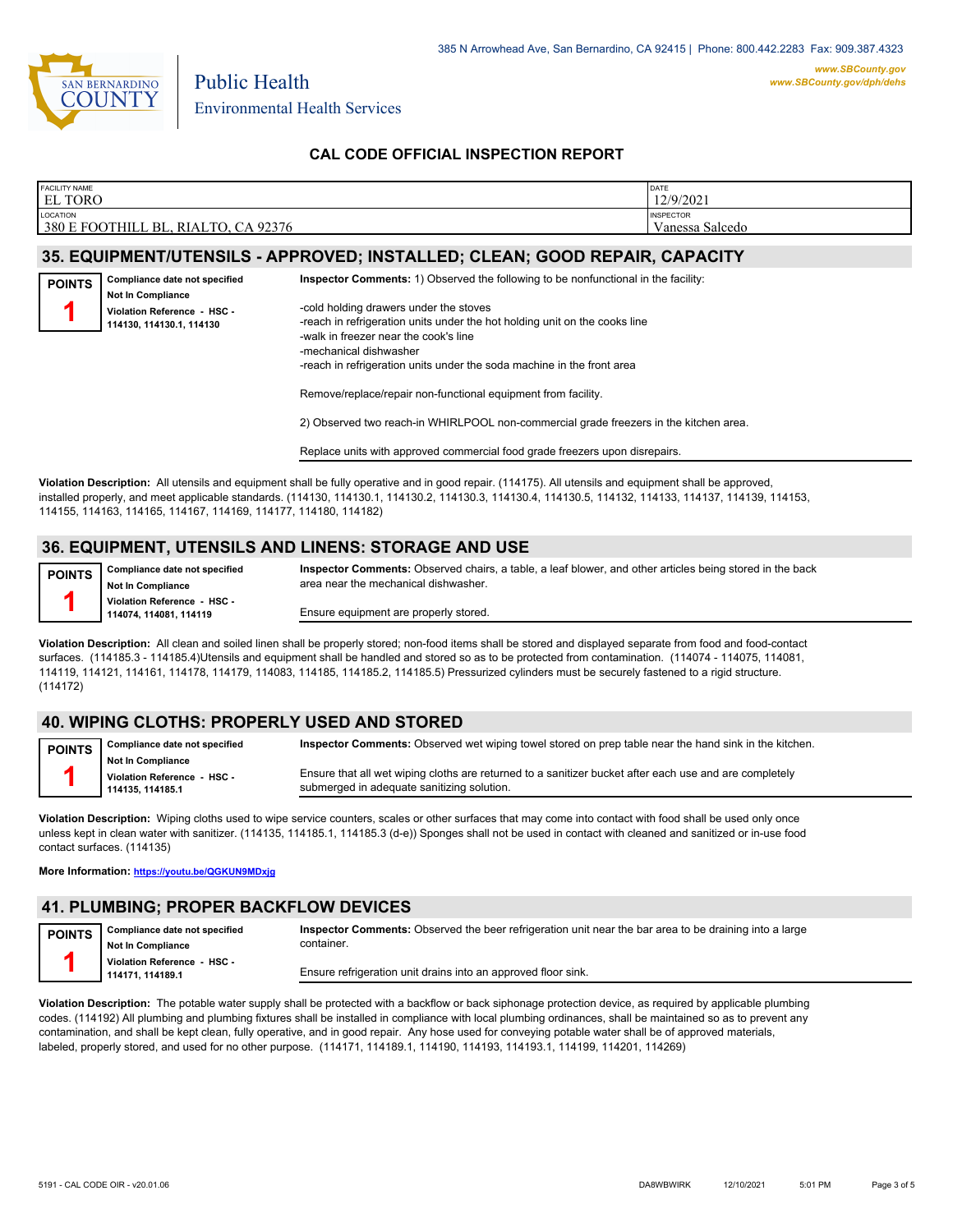

Environmental Health Services

Public Health

# **CAL CODE OFFICIAL INSPECTION REPORT**

| <b>FACILITY NAME</b><br><b>EL TORO</b>               | DATE<br>12/9/2021                   |
|------------------------------------------------------|-------------------------------------|
| LOCATION<br>380 E FOOTHILL BL,<br>, RIALTO, CA 92376 | <b>INSPECTOR</b><br>Vanessa Salcedo |
|                                                      |                                     |

# **43. TOILET FACILITIES: PROPERLY CONSTRUCTED, SUPPLIED, CLEANED**

| <b>POINTS</b> | Compliance date not specified<br><b>Not In Compliance</b> | Inspector Comments: Observed the ventilation cover to not be secured in the men's restroom on the left side<br>of the facility near the patio. |
|---------------|-----------------------------------------------------------|------------------------------------------------------------------------------------------------------------------------------------------------|
|               | Violation Reference - HSC -<br>114250.114276              | Ensure ventilation cover is secure and in good condition.                                                                                      |

**Violation Description:** Toilet facilities shall be maintained clean, sanitary and in good repair for use by employees and patrons. Toilet rooms shall be separated by a well-fitting, self-closing door. Toilet tissue shall be provided in a permanently installed dispenser at each toilet. Location of toilet facilities used by patrons shall not be located to pass through food preparation, food storage, or utensil washing areas. (114250, 114250.1, 114276)

#### **45. FLOORS, WALLS AND CEILINGS: BUILT, MAINTAINED, AND CLEAN**

| <b>POINTS</b> | Compliance date not specified | Inspector Comments: Observed the floors throughout the facility and mainly in the bar area to be severely |
|---------------|-------------------------------|-----------------------------------------------------------------------------------------------------------|
|               | <b>Not In Compliance</b>      | covered with debris.                                                                                      |
|               | Violation Reference - HSC -   |                                                                                                           |
|               | 114143 (d), 114266            | Clean and maintain floors clean.                                                                          |
|               |                               |                                                                                                           |

**Violation Description:** The walls / ceilings shall have durable, smooth, nonabsorbent, and washable surfaces. All floor surfaces, other than the customer service areas, shall be approved, smooth, durable and made of nonabsorbent material that is easily cleanable. Approved base coving shall be provided in all areas, except customer service areas and where food is stored in original unopened containers. Food facilities shall be fully enclosed. All food facilities shall be kept clean and in good repair. (114143 (d), 114257, 114266, 114268, 114268.1, 114271, 114272) Cleaning must be an approved dustless method. (114268.1) Mats and duckboards, if used, must be removable and easily cleanable. (114272) Open-air barbecues or wood-burning ovens floor surfaces must extend a minimum of five feet and be impervious or easily cleanable. (114143(d))

# **47. SIGNS POSTED; LAST INSPECTION REPORT AVAILABLE**

| <b>POINTS</b> | Compliance date not specified | <b>Inspector Comments:</b> Observed no hand washing signs in all four restrooms.                                                                                                                                              |
|---------------|-------------------------------|-------------------------------------------------------------------------------------------------------------------------------------------------------------------------------------------------------------------------------|
|               | Not In Compliance             |                                                                                                                                                                                                                               |
|               | Violation Reference - HSC -   | Ensure to have a hand washing sign in each restroom near hand sinks.                                                                                                                                                          |
|               | 113725.1.113953.5             |                                                                                                                                                                                                                               |
|               |                               | VP (Let ) → ■ ( ) ( Let ) → Hooding about the client to a start the collection of the collection of the collection of the collection of the collection of the collection of the collection of the collection of the collectio |

**Violation Description:** Handwashing signs shall be posted in each toilet room, directing attention to the need to thoroughly wash hands after using the restroom (113953.5) (b) No smoking signs shall be posted in food preparation, food storage, warewashing, and utensil storage areas (113978). (c) Consumers shall be notified that clean tableware is to be used when they return to self-service areas such as salad bars and buffets. (d) Any food facility constructed before January 1, 2004 without public toilet facilities, shall prominently post a sign within the food facility in a public area stating that toilet facilities are not provided (113725.1, 114381 (e)). A sign shall be posted stating that a copy of the most recent routine inspection report is available upon request. (113725.1) Permit shall be posted in conspicuous location. (114381(e)) Letter Grade Placecard shall be properly posted. SBCC 33.1406

#### **48. FOOD HANDLER CERTIFICATION**

| <b>POINTS</b> | Compliance date not specified | <b>Inspector Comments:</b> Observed four (4) expired/missing food handler card.                             |
|---------------|-------------------------------|-------------------------------------------------------------------------------------------------------------|
|               | <b>Not In Compliance</b>      |                                                                                                             |
|               | Violation Reference - SBCC -  | Provide missing food handler card form within 14 days to avoid a future charged follow-up inspection. Note: |
|               | 33.0409                       | Food handler cards MUST be issued by San Bernardino County to be valid.                                     |

**Violation Description:** This facility is currently in violation with the food handler certification requirement for San Bernardino County, which states all food handlers must obtain a valid food handler certificate within fourteen (14) days of employment (33.0410, 33.044). Failure to provide proof of food handler certification within fourteen (14) days will result in unannounced billable (at our current hourly rate) re-inspections to verify compliance.

This facility operator must complete the 'Missing Food Handler' form provided by the inspector and email an electronic copy (scans or photos are ok as long as they are readableto sbcfoodworker@gmail.com

**More Information: [http://www.sbcounty.gov/dph/dehs/Depts/EnvironmentalHealth/FIRST/food\\_worker\\_training.aspx](http://www.sbcounty.gov/dph/dehs/Depts/EnvironmentalHealth/FIRST/food_worker_training.aspx)**